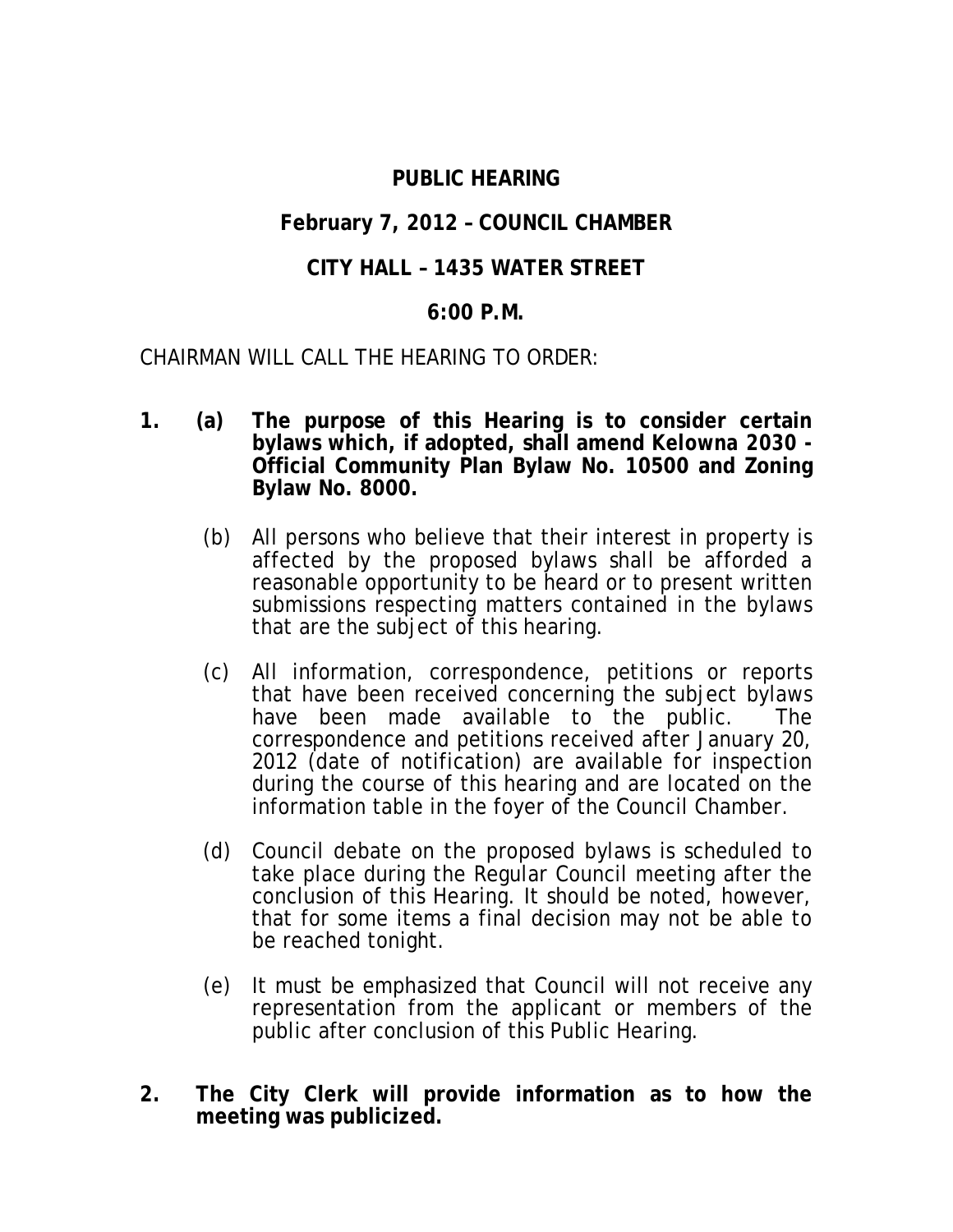### **3. INDIVIDUAL BYLAW SUBMISSIONS:**

**Item 3.1**

| <b>BYLAW NO. 10643 (Z11-0078)</b> | LOCATION: 2119 and 2125 Rutland Road North                                                                                                                                                                                |
|-----------------------------------|---------------------------------------------------------------------------------------------------------------------------------------------------------------------------------------------------------------------------|
| Legal Description:                | Lots 2 and 3, Section 35, Township 26, ODYD, Plan 4375                                                                                                                                                                    |
| Owner/Applicant:                  | CGSB Automotive Group Ltd. / Colin Gauthier                                                                                                                                                                               |
| <b>Requested Zoning Change:</b>   | From the C2 - Neighbourhood Commercial zone to the C10 -                                                                                                                                                                  |
| Purpose:                          | Service Commercial zone.<br>The applicant is proposing to rezone the subject property in<br>order to allow for the development of a new service<br>commercial building oriented towards automobile service and<br>repair. |
| Item $3.2$                        |                                                                                                                                                                                                                           |
| <b>BYALW NO. 10644 (Z11-0088)</b> | LOCATION: 185 Bornais Street                                                                                                                                                                                              |
| Legal Description:                | Lot 8, Section 23, Township 26, ODYD, Plan 32836                                                                                                                                                                          |
| Owner/Applicant:                  | Milada Loskot / Marketa Pimer                                                                                                                                                                                             |
| Requested Zoning Change:          | From the RU1 - Large Lot Housing zone to the RU1s - Large                                                                                                                                                                 |
| Purpose:                          | Lot Housing with Secondary Suite zone.<br>The applicant is proposing to rezone the subject property in<br>order to construct a secondary suite within an accessory<br>building.                                           |
| Item $3.3$                        |                                                                                                                                                                                                                           |
| <b>BYLAW NO. 10645 (Z11-0080)</b> | LOCATION: 870 Tamarack Drive                                                                                                                                                                                              |
| Legal Description:                | Lot 75, Sections 15 and 22, Township 26, ODYD Plan 25984                                                                                                                                                                  |
| Owner/Applicant:                  | Ivan & Mariya Bilous                                                                                                                                                                                                      |
| <b>Requested Zoning Change</b>    | From the RU1 - Large Lot Housing zone to the RU1s - Large<br>Lot Housing with Secondary Suite zone.                                                                                                                       |
| Purpose:                          | The applicant is proposing to rezone the subject property in<br>order to legitimize a secondary suite in an existing single                                                                                               |

### **4. PROCEDURE ON EACH BYLAW SUBMISSION:**

- (a) Brief description of the application by City Staff (Planning).
- (b) The Chairman will request that the City Clerk indicate all information, correspondence, petitions or reports received for the record.

family dwelling.

- (c) The applicant is requested to make representation to Council regarding the project and is encouraged to limit their presentation to 15 minutes.
- (d) The Chairman will call for representation from the public in attendance.
	- **(i) The microphone at the podium has been provided for any person(s) wishing to make representation to the meeting.**
	- **(ii) The Chair will recognize ONLY speakers at podium.**
	- (iii) Speakers are encouraged to limit their remarks to 5 minutes. However, if they have additional information they may address Council again after all other members of the public have been heard a first time.